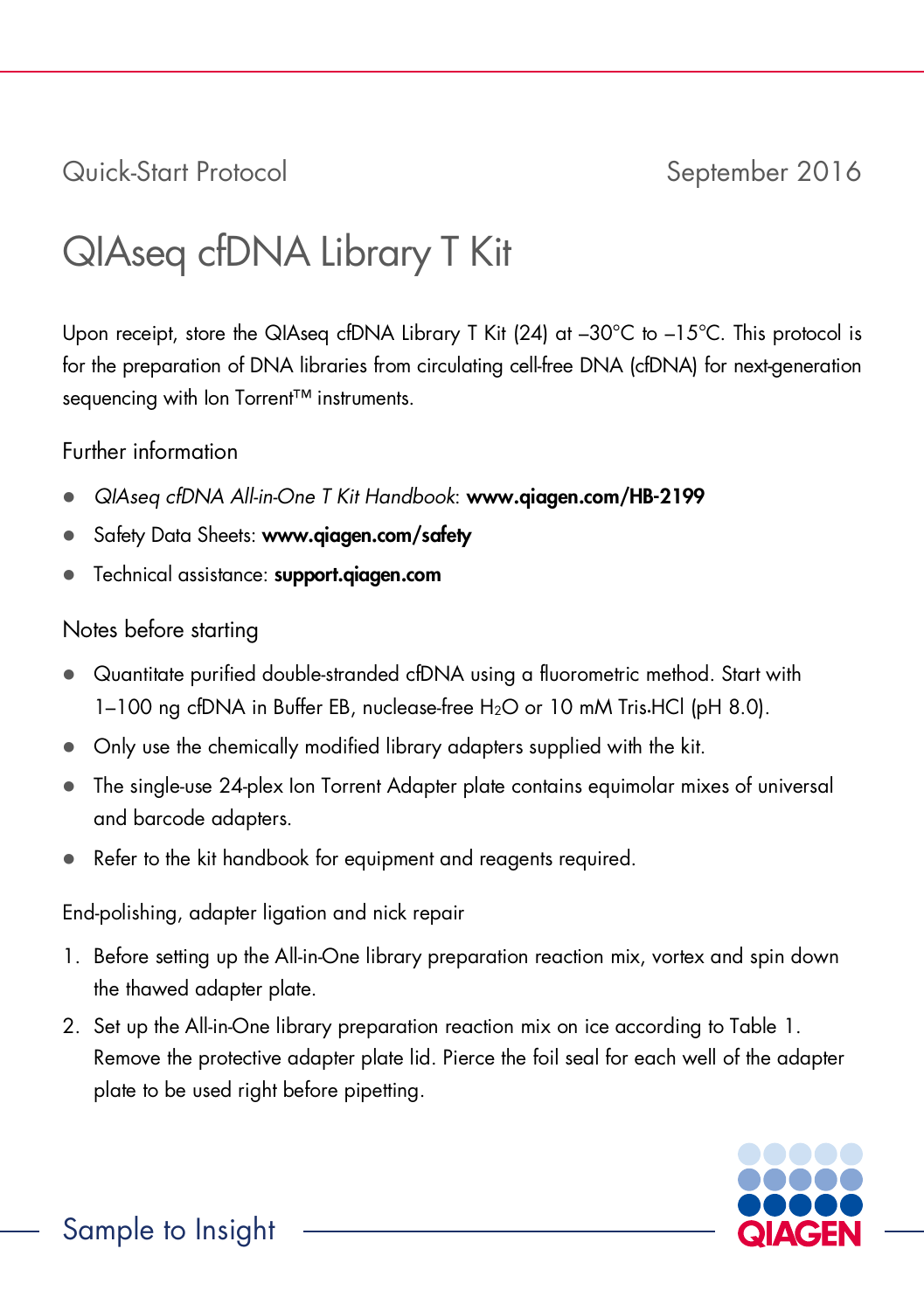Table 1. All-in-One Library preparation reaction setup

| Component                          | Volume/reaction (µl) |
|------------------------------------|----------------------|
| Input DNA (cfDNA)                  | Variable             |
| All-in-One Reaction Buffer, 4x     | 22.5                 |
| All-in-One Enzyme Mix              | 6                    |
| QIAseq Adapter Mix (24-plex plate) | 5                    |
| Nuclease-free water                | Variable             |
| <b>Total reaction volume</b>       | ار 90                |
|                                    |                      |

- 3. Mix by gently pipetting 5–6 times.
- 4. Load onto the thermal cycler and start the All-in-One reaction program (Table 2). IMPORTANT: Do not use a thermal cycler with a heated lid.

Table 2. End-polishing, adapter ligation and nick repair thermal cycling conditions

| Program                | Temperature    | Time     | <b>Additional comments</b>                                         |
|------------------------|----------------|----------|--------------------------------------------------------------------|
| End-polishing/Ligation | $25^{\circ}$ C | 30 min   | Polishing the ends of DNA fragments and adapter<br>ligation        |
| Nick repair            | $72^{\circ}$ C | 5 min    | Inactivation of end-polishing and ligation enzymes; nick<br>repair |
|                        | $4^{\circ}$ C  | $\infty$ | Hold                                                               |

- 5. When the program is complete, proceed immediately to cleanup.
- 6. Transfer 90 µl ligation reaction to a 1.5 ml LoBind tube or PCR plate.
- 7. Add 27 µl resuspended Agencourt® AMPure® XP beads to each sample and mix.
- 8. Incubate for 5 min at room temperature.
- 9. Pellet the beads on a magnetic stand and wait until the solution is clear.
- 10. Transfer 110 µl supernatant to a new tube or PCR plate. Discard the beads.
- 11.Add 27 µl resuspended Agencourt AMPure XP beads to each sample and mix.
- 12.Incubate for 5 min at room temperature.
- 13.Pellet the beads on a magnetic stand and wait until the solution is clear, then carefully discard the supernatant.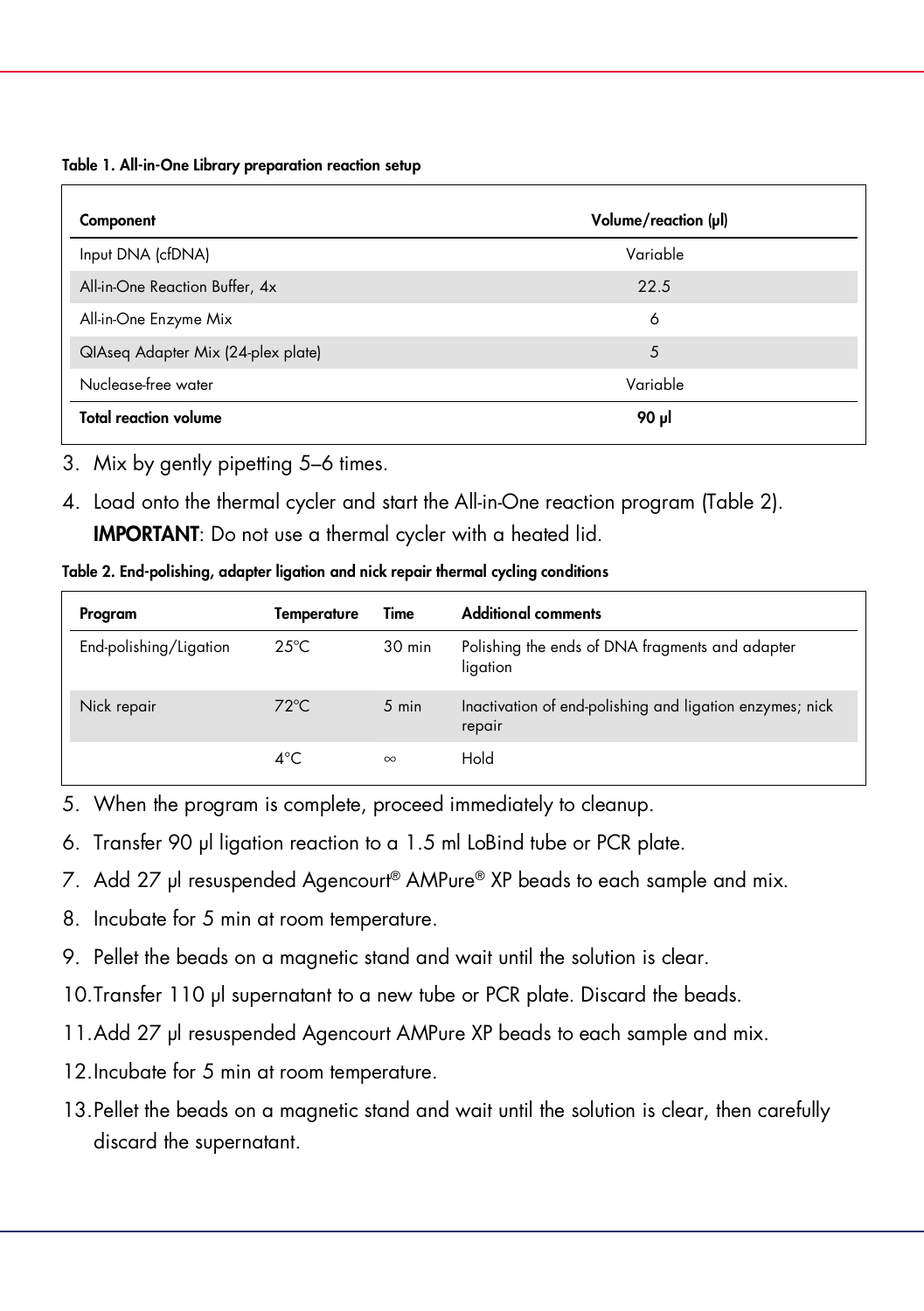- 14.Add 200 µl fresh 80% ethanol to each pellet. Pellet the beads on the magnetic stand and carefully discard the supernatant.
- 15. Repeat step 14 for a total of 2 ethanol washes. Remove excess ethanol.
- 16.Incubate on the magnetic stand for 5–10 min or until the beads are dry. Over-drying may result in lower DNA recovery. Remove from the magnetic stand.
- 17.Elute by resuspending in 26 µl Buffer EB. Pellet beads on the magnetic stand. Carefully transfer 23.5 µl supernatant into a new PCR plate.

#### Library amplification

18.Program a thermal cycler with a heated lid according to Table 3.

| Incubation time | <b>Temperature</b> | Number of cycles                   |
|-----------------|--------------------|------------------------------------|
| $2$ min         | 98°C               |                                    |
| 20 <sub>s</sub> | $98^{\circ}$ C     |                                    |
| 30 <sub>s</sub> | $60^{\circ}$ C     | Variable, depending on DNA input*: |
| 30 <sub>s</sub> | $72^{\circ}$ C     | <b>7</b> (100 ng input);           |
|                 |                    | 10 (10 ng input);                  |
|                 |                    | 12(1 ng input)                     |
| 1 min           | $72^{\circ}$ C     |                                    |
| $\infty$        | $4^{\circ}$ C      | Hold                               |

|  |  | Table 3. Library amplification cycling conditions |  |  |
|--|--|---------------------------------------------------|--|--|
|--|--|---------------------------------------------------|--|--|

\* Number of PCR cycles depends on input DNA amount and quality.

19. Prepare reactions on ice according to Table 4. Pipet 6–8 times to mix.

#### Table 4. Amplification reaction setup

| Component                    | Volume/reaction (µl) |
|------------------------------|----------------------|
| Library DNA                  | 23.5                 |
| HiFi PCR Master Mix, 2x      | 25                   |
| Primer Mix                   | 1.5                  |
| <b>Total reaction volume</b> | 50 µl                |

20.Transfer the PCR plate to the thermal cycler and start the program.